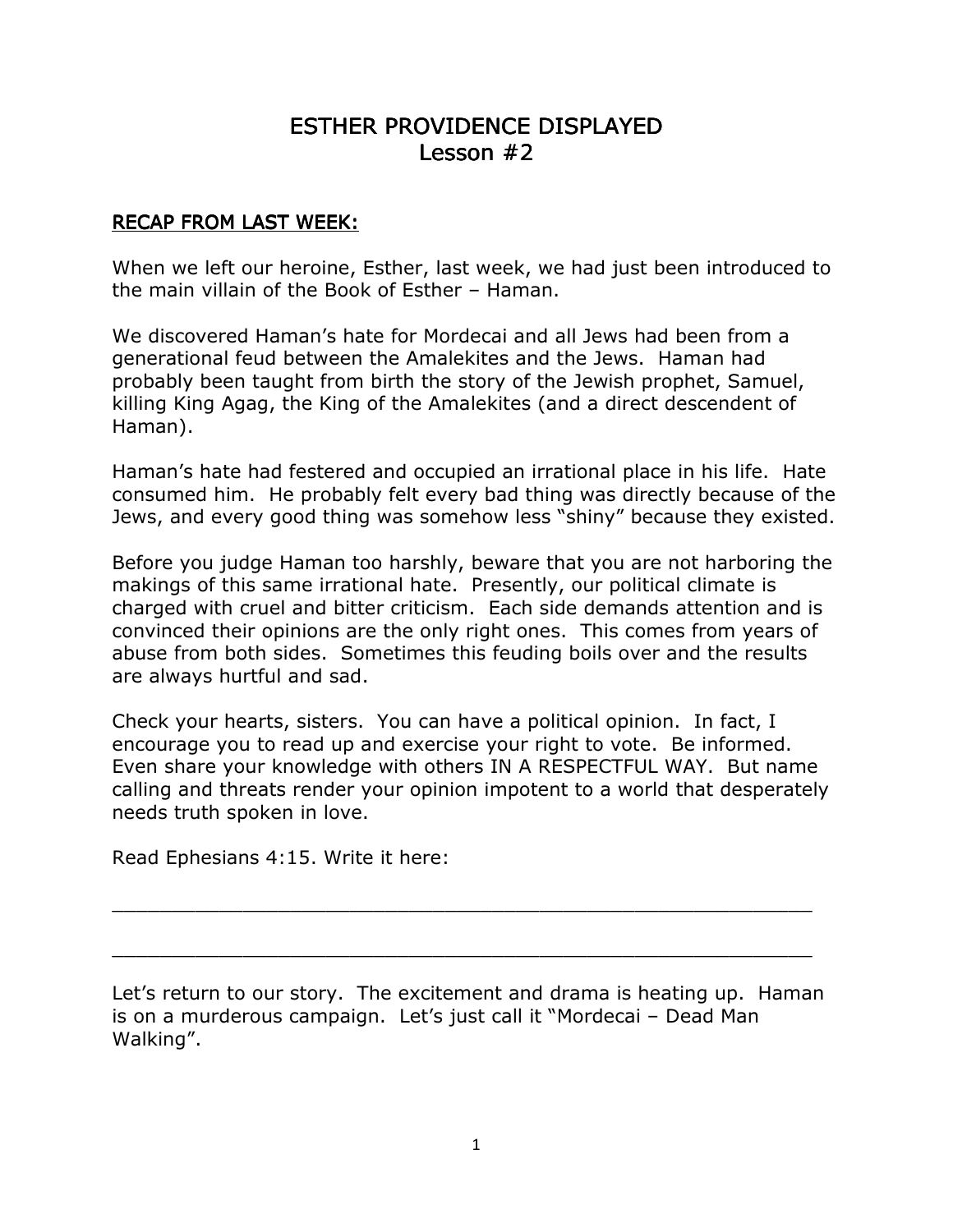### $$

As we read in Esther 3:1,2 last week, Haman received a huge promotion from King Xerxes. Of all the nobles, Haman was the top of the heap.

Haman decided to take his new-found position out for a test drive. His insatiable appetite for glory and adoration rivals that of the self-absorbed King Xerxes.

After Haman's honoring (3:1) all the other royal officials bowed to him (verse 2). Well, all except the one guy he wanted to humble more than all the rest – Mordecai.

As far as Haman was concerned, this was just another nail in the Mordecai coffin. But he knew he would need some bigger guns to pull this off. The only guns bigger than Haman was King Xerxes. Being pompus himself, Haman KNEW exactly how to get what he wanted from Xerxes. He used flattery.

#### Read 3:8-11

The best way to sway people is to convince them that 1) you have their best interests at heart, and 2) they will be better off with  $\qquad \qquad$  (whatever you happen to be selling).

My son, Jonathan, is a born salesman. Trust me on this, I raised him.  $\odot$ He works in the automotive industry as a front desk salesman. He is the guy that has the car evaluated and writes the estimate that recaps repairs needed. He is ethical and NEVER sells bogus repairs. But make no mistake, he does convince the customer that everything wrong with their automobile must be fixed immediately. He uses humor and fast talk. He works them like a fine baker kneads dough until it rises to peak perfection. By the time Jonathan is done with them, they are basically thanking him for saving their lives!

Haman knew how to work Xerxes, too.

How did Haman convince King Xerxes to kill all the Jews in the province?

\_\_\_\_\_\_\_\_\_\_\_\_\_\_\_\_\_\_\_\_\_\_\_\_\_\_\_\_\_\_\_\_\_\_\_\_\_\_\_\_\_\_\_\_\_\_\_\_\_\_\_\_\_\_\_\_\_\_\_\_

\_\_\_\_\_\_\_\_\_\_\_\_\_\_\_\_\_\_\_\_\_\_\_\_\_\_\_\_\_\_\_\_\_\_\_\_\_\_\_\_\_\_\_\_\_\_\_\_\_\_\_\_\_\_\_\_\_\_\_\_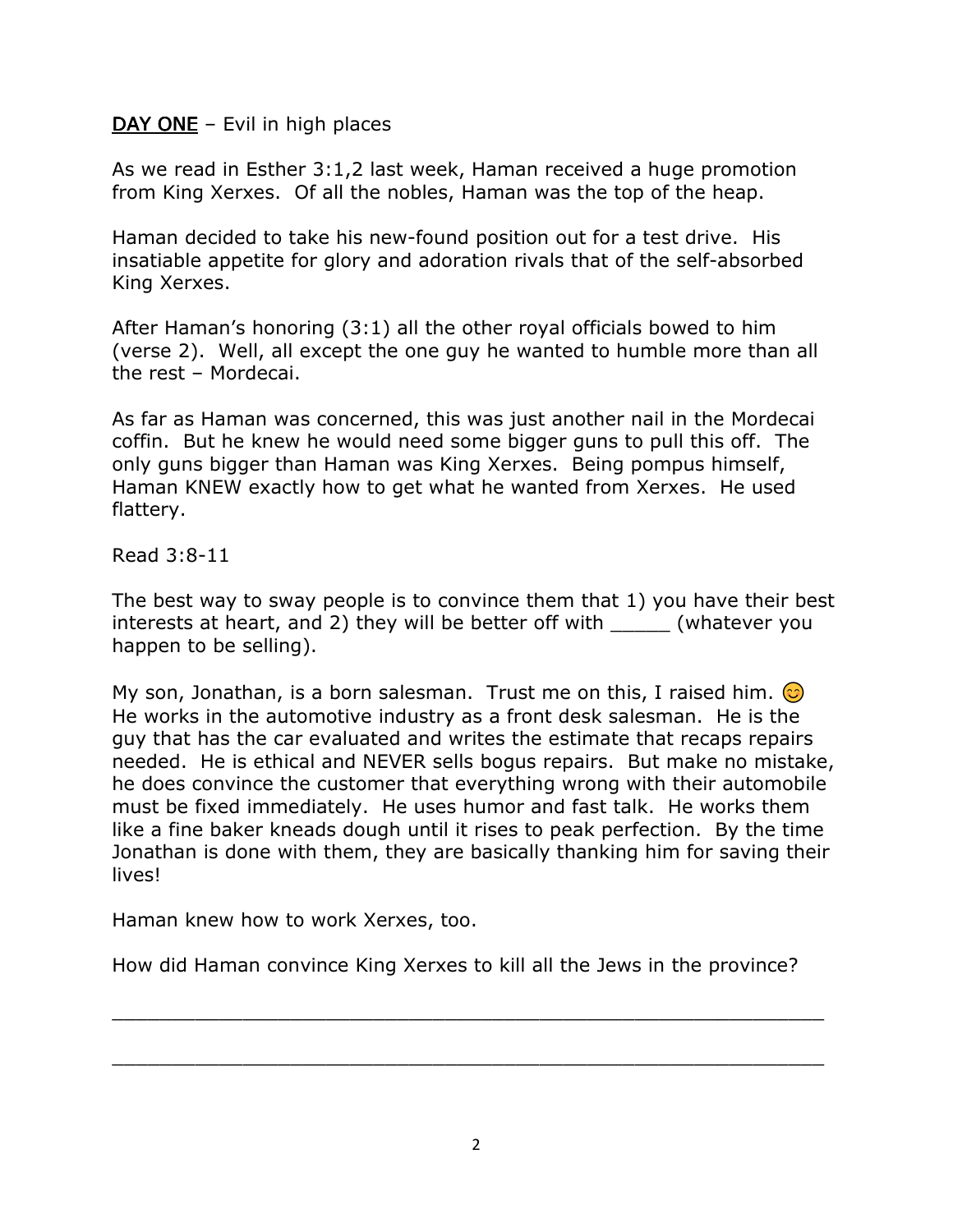Did Xerxes know that his new queen, that he loved so much, was a Jew? (You have to go back to Chapter 2, 10 for this answer.)

Verse 9 was the icing on the Xerxes cake that Haman was baking. "If it pleases the king…" Sure sure. Like Xerxes had even given these Jews a passing thought before this. Just to seal the deal, Haman put his money where his angry mouth was. He put up 10,000 talents of silver (verse 9b). This was about 375 tons (yes, I said tons) of silver.

\_\_\_\_\_\_\_\_\_\_\_\_\_\_\_\_\_\_\_\_\_\_\_\_\_\_\_\_\_\_\_\_\_\_\_\_\_\_\_\_\_\_\_\_\_\_\_\_\_\_\_\_\_\_\_\_\_\_\_\_

Where would Haman get that kind of loot? Well, with the Jews being killed and pillaged, he could easily collect this blood money and probably still have some leftover for his personal treasury.

But Xerxes let him off the hook for the money (verse 11). In fact, we get a hint of Xerxes' compliancy regarding the Jews in verse 11b.

\_\_\_\_\_\_\_\_\_\_\_\_\_\_\_\_\_\_\_\_\_\_\_\_\_\_\_\_\_\_\_\_\_\_\_\_\_\_\_\_\_\_\_\_\_\_\_\_\_\_\_\_\_\_\_\_\_\_\_\_

What did Xerxes say about the Jews in this verse?

With Haman in possession of the king's powerful signet ring, he could exterminate the Jews. Basically, King Xerxes had given Haman complete power. The saying "with great power comes great responsibility" did not enter into Haman's mind. Drunk with power, he was letting his rage at Mordecai fuel his life and subsequent actions.

Do you see a pattern of bad decisions from these two men? Xerxes also had a way of being talked into bad decisions. Name them:

 $\_$  , and the set of the set of the set of the set of the set of the set of the set of the set of the set of the set of the set of the set of the set of the set of the set of the set of the set of the set of the set of th

Do you have a pattern in your life of poor choices? Confess this weakness to God and pray for His wisdom the next time a "Haman" whispers in your ear "If it pleases the king…..".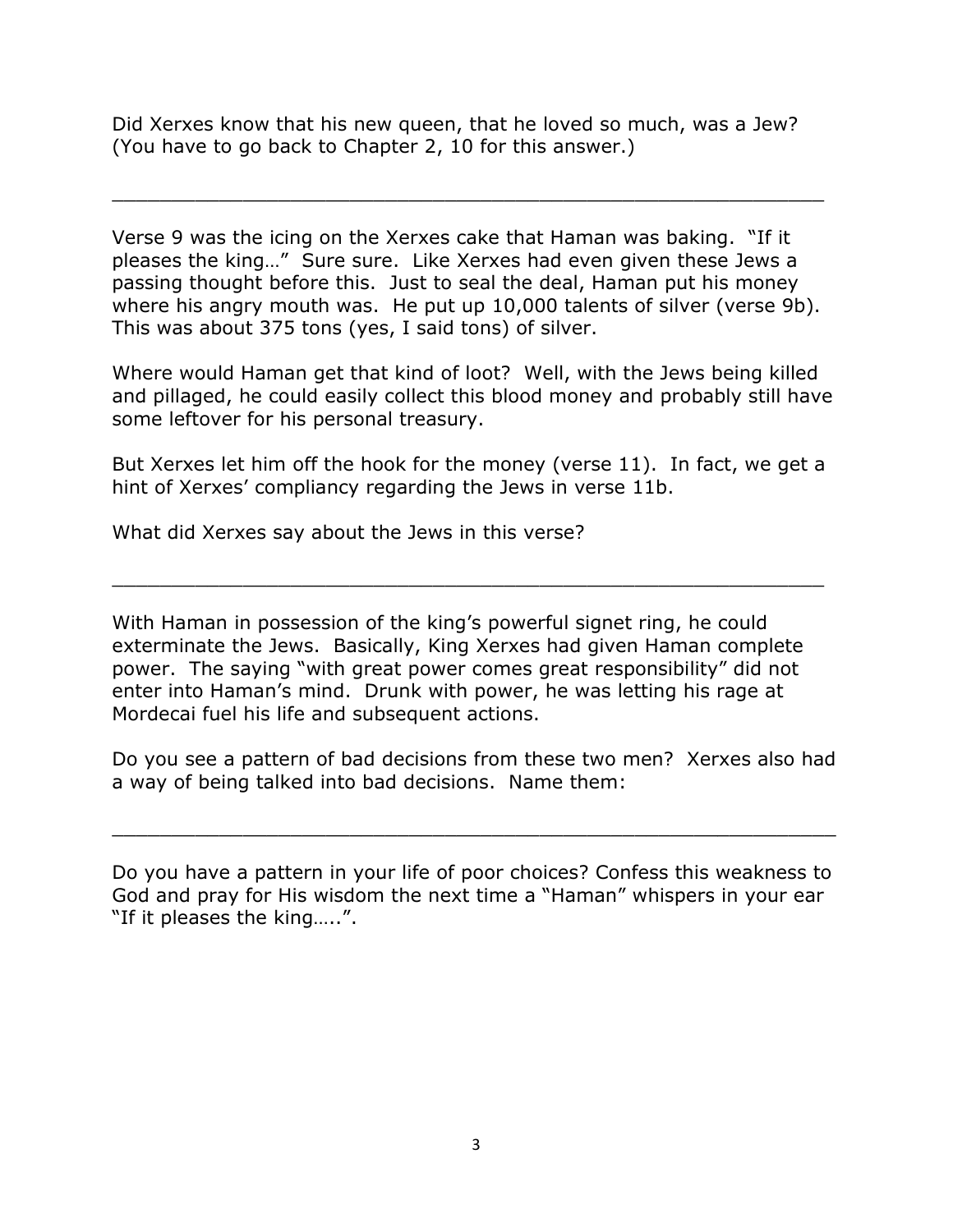#### **– Rise up to your destiny**

Glowing with this abundance of power, Haman pulled out all the stops and got the royal secretaries to work. They didn't have email or even snail mail. So, each order had to be handwritten. Plus, there were various languages within the 127 provinces.

Haman is on the rampage and King Xerxes is duped into helping him destroy the Jews in the land. The city of Susa was reeling with the sudden turn of events (Chapter 3, verse 15).

Then Mordecai re-enters the story.

Read Chapter 4

Mordecai learned of the plot and immediately went into mourning. How did he express his grief? (verse 1)

\_\_\_\_\_\_\_\_\_\_\_\_\_\_\_\_\_\_\_\_\_\_\_\_\_\_\_\_\_\_\_\_\_\_\_\_\_\_\_\_\_\_\_\_\_\_\_\_\_\_\_\_\_\_\_\_\_\_\_\_

How did Esther learn of her cousin Mordecai's behavior? (verse 4)

Living in the palace was probably an easy life, but a sequestered one. It's not like Esther could turn on Fox News and learn about the events of the day. Everyone in the provinces (especially the Jews) knew what was going to happen to them. But not Esther.

\_\_\_\_\_\_\_\_\_\_\_\_\_\_\_\_\_\_\_\_\_\_\_\_\_\_\_\_\_\_\_\_\_\_\_\_\_\_\_\_\_\_\_\_\_\_\_\_\_\_\_\_\_\_\_\_\_\_\_\_

We are responsible for what we know and what we have responsibility over. Remember the parable of the wise servant in Luke 12:43-48? The key verse is in 48b. Fill in the blanks below (I used the NIV version):

| "From   | who has been given        | , much will be demanded; and |
|---------|---------------------------|------------------------------|
|         | from the one who has been | , much more                  |
| will be |                           |                              |

Now we come to the part of the story where Esther rises up to her true calling. She was not just another pretty (well, let's face it…gorgeous) face. Once she learned the plight of her people, she had to do something. What did Mordecai ask her to do (through Hathach, her attendant)? (verse 8)

 $\_$  , and the set of the set of the set of the set of the set of the set of the set of the set of the set of the set of the set of the set of the set of the set of the set of the set of the set of the set of the set of th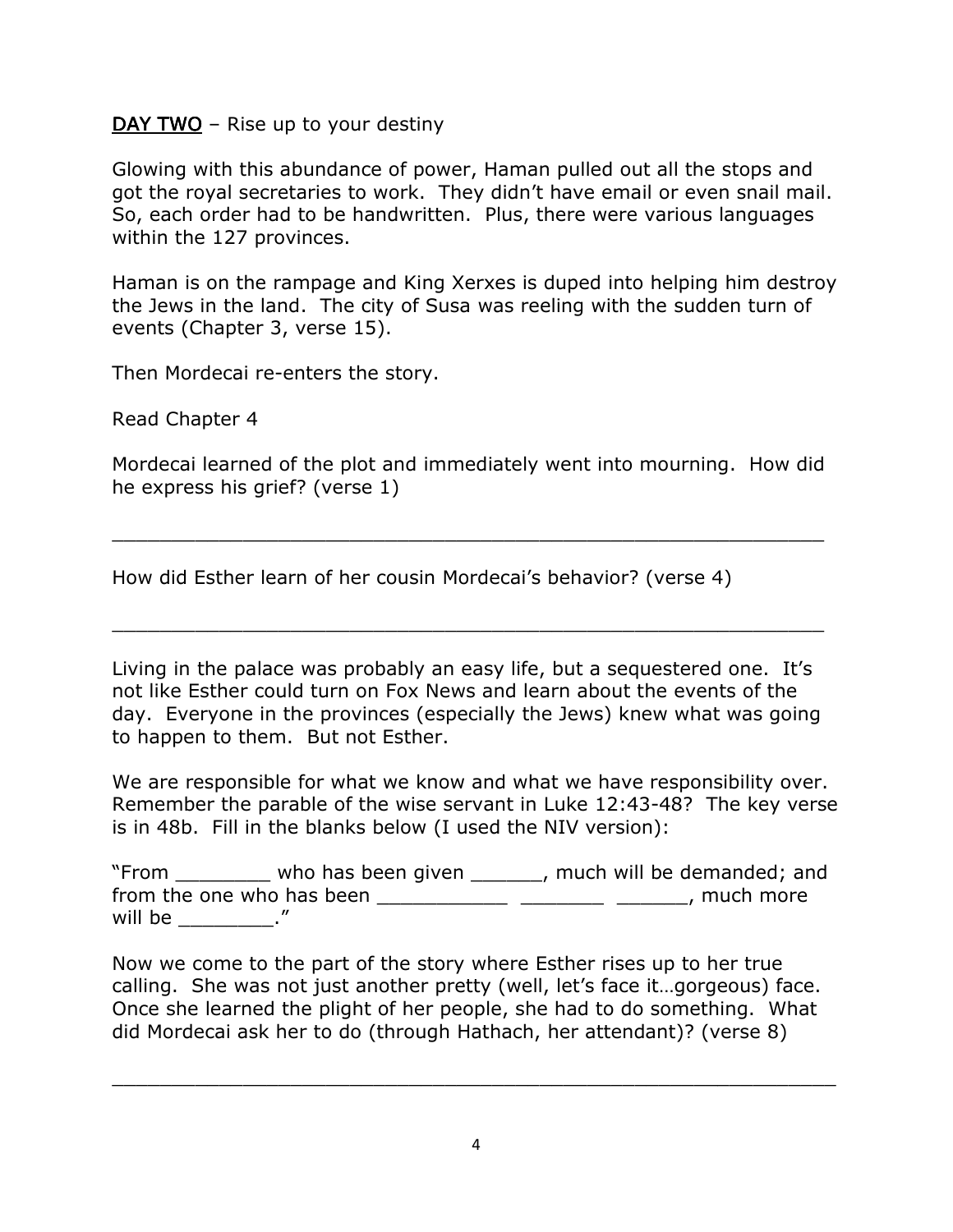Esther knew she could die in fulfilling Mordecai's request. Yet she courageously rose up. Her words are in Chapter 4, verses 15-16. Write verse 16 here:

\_\_\_\_\_\_\_\_\_\_\_\_\_\_\_\_\_\_\_\_\_\_\_\_\_\_\_\_\_\_\_\_\_\_\_\_\_\_\_\_\_\_\_\_\_\_\_\_\_\_\_\_\_\_\_\_\_\_\_\_

\_\_\_\_\_\_\_\_\_\_\_\_\_\_\_\_\_\_\_\_\_\_\_\_\_\_\_\_\_\_\_\_\_\_\_\_\_\_\_\_\_\_\_\_\_\_\_\_\_\_\_\_\_\_\_\_\_\_\_\_

\_\_\_\_\_\_\_\_\_\_\_\_\_\_\_\_\_\_\_\_\_\_\_\_\_\_\_\_\_\_\_\_\_\_\_\_\_\_\_\_\_\_\_\_\_\_\_\_\_\_\_\_\_\_\_\_\_\_\_\_

\_\_\_\_\_\_\_\_\_\_\_\_\_\_\_\_\_\_\_\_\_\_\_\_\_\_\_\_\_\_\_\_\_\_\_\_\_\_\_\_\_\_\_\_\_\_\_\_\_\_\_\_\_\_\_\_\_\_\_\_

Esther had found her purpose. She knew she had to seize the day and act on behalf of her people, the Jews. This required bravery, selfless behavior, and wisdom from God. Esther counted the costs and moved ahead anyway.

I remember 9/11/01. This terrorist attack on American soil rocked our nation. But what I remember most is those that made it out of the Twin Towers building recounting how rescue workers were heading INTO the building when the victims were desperately heading OUT. What kind of person does that? The Esther kind.

As we close our study for today, ponder for a moment about God's purpose in your life.

What do you think God wants to do through you?

How has your life, up to now, contributed to that purpose?

What are your willing to sacrifice to fulfill that purpose?

Ladies, know that God has placed us all in positions "for such a time as this". Pray for courage, fast for God's wisdom, and rise up to your calling. You are the beauty queen on the stage of life with everyone watching, including God.

"For the eyes of the Lord range throughout the earth to strengthen those whose hearts are fully committed to Him."  $(2$  Chronicles 16:9)

### $DAY$  THREE – Retaliation

Esther is on a quest to save her people. But she wisely planned her steps. Some situations call for an immediate response. But sometimes we should take a breath and make a plan. And that is precisely what Esther did.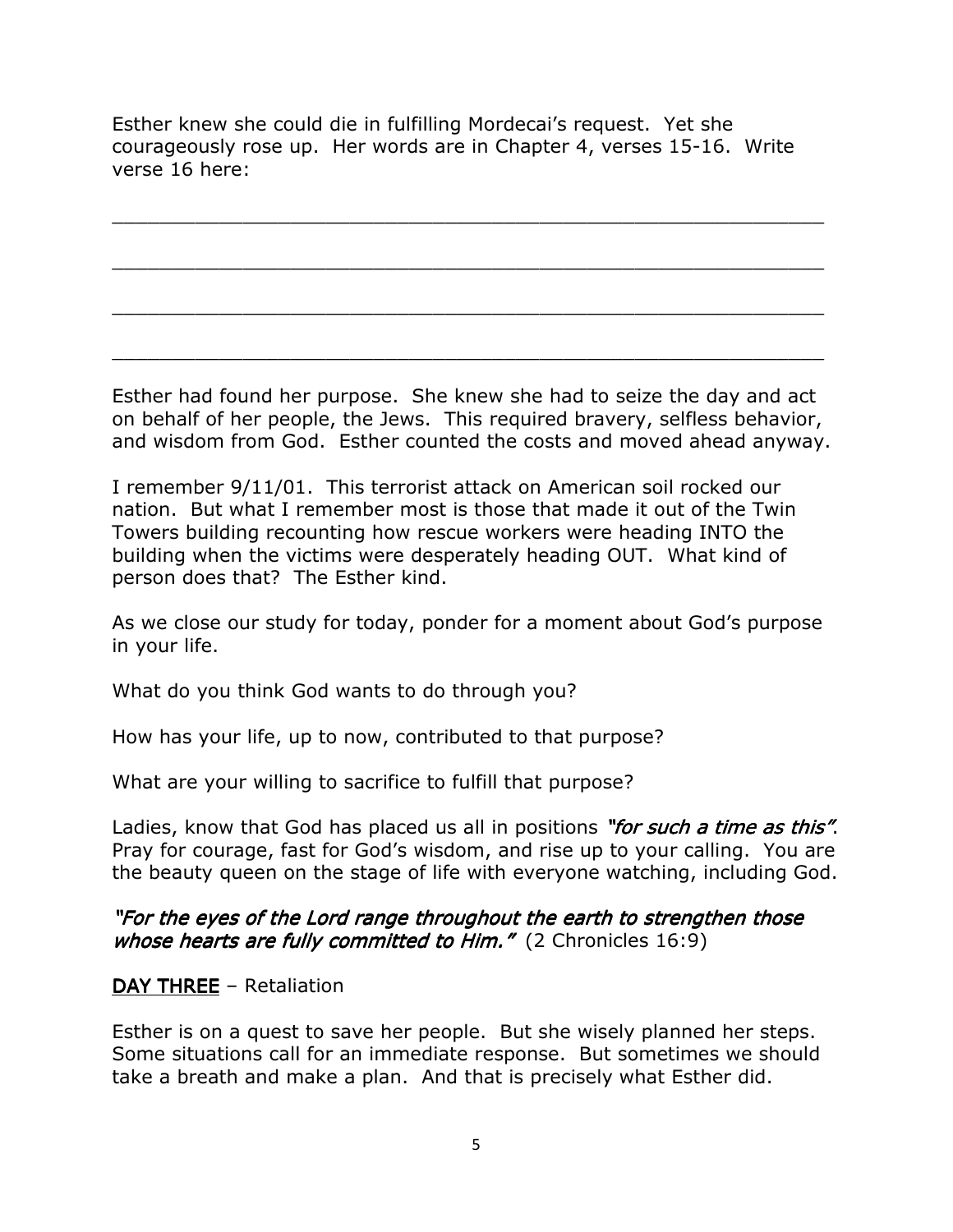As a review, what was the most important preparation step Esther took? (Ch. 4, verse 16)

\_\_\_\_\_\_\_\_\_\_\_\_\_\_\_\_\_\_\_\_\_\_\_\_\_\_\_\_\_\_\_\_\_\_\_\_\_\_\_\_\_\_\_\_\_\_\_\_\_\_\_\_\_\_\_\_\_\_

Fasting and waiting on God is hard, especially when the trial is moving forward like a charging bull. But those three days of fasting were vital to calm their fears and re-focus their perspective. Fasting and prayer also, according to Isaiah 40:31, gives us strength.

Write Isaiah 40:31 here:

With a renewed spirit after the fast, Esther devised a plan. She decided to throw a party. WHAT? Death and destruction were imminent and she wants to party?

\_\_\_\_\_\_\_\_\_\_\_\_\_\_\_\_\_\_\_\_\_\_\_\_\_\_\_\_\_\_\_\_\_\_\_\_\_\_\_\_\_\_\_\_\_\_\_\_\_\_\_\_\_\_\_\_\_\_\_\_

\_\_\_\_\_\_\_\_\_\_\_\_\_\_\_\_\_\_\_\_\_\_\_\_\_\_\_\_\_\_\_\_\_\_\_\_\_\_\_\_\_\_\_\_\_\_\_\_\_\_\_\_\_\_\_\_\_\_\_\_

\_\_\_\_\_\_\_\_\_\_\_\_\_\_\_\_\_\_\_\_\_\_\_\_\_\_\_\_\_\_\_\_\_\_\_\_\_\_\_\_\_\_\_\_\_\_\_\_\_\_\_\_\_\_\_\_\_\_\_\_

Here's where "knowing your audience" is important. Esther's goals were:

- 1. To not get killed by Xerxes for seeing him unannounced
- 2. To ask Xerxes for a favor
- 3. To request that Xerxes kill his second in command

To achieve these objectives would require strategy and careful presentation. She knew her king/husband liked parties. A party was how Esther got to her current position as queen.

She also knew Xerxes was COMPLETELY smitten with her. A little teasing, a little mystery, and Esther would have Xerxes eating out of her hand. Oh yes, Esther knew her audience!

Read Esther 5:9-14

But before Esther could get her party on the books, there was another evil interlude.

Haman was riding high with his new power, but because he was selfabsorbed, it only took one encounter with Mordecai to bring him down. Haman went home in a full-blown pout. Zeresh, his wife, whom I think had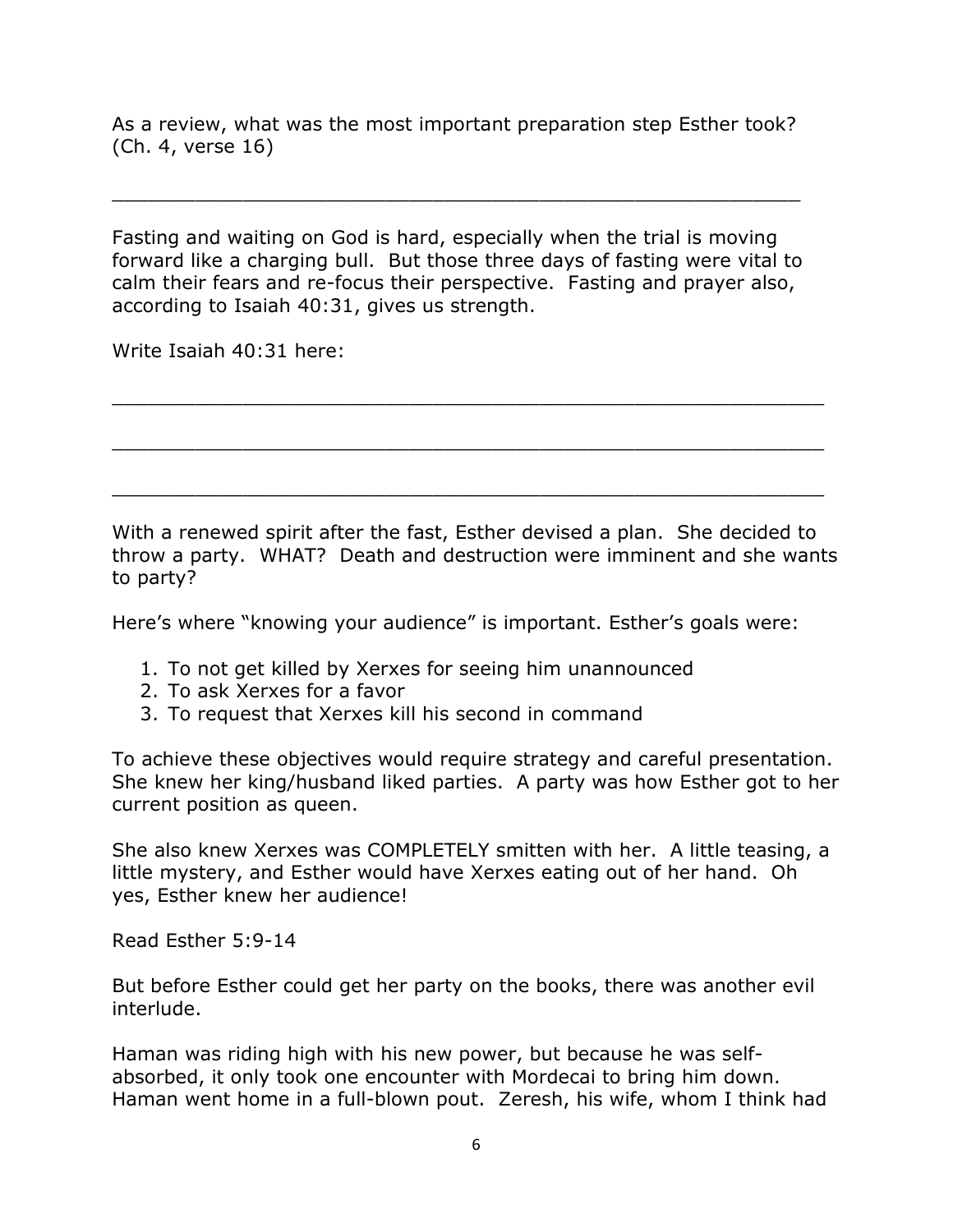heard quite enough of Haman's whining, suggested a solution. Haman should build a gallows to hang Mordecai. And not just ANY gallows.

According to Esther 5:14, how tall was this gallows?

Haman went to work immediately and built a gallows so tall that Mordecai's death would be known throughout the land. At least that was his plan.

Providence, once again, appears in our story. What happened to King Xerxes in Chapter 6:1?

Such a seemingly insignificant incident like insomnia played greatly in the plan of God. Because of time restraints, let's just recap it here:

 $\_$  , and the set of the set of the set of the set of the set of the set of the set of the set of the set of the set of the set of the set of the set of the set of the set of the set of the set of the set of the set of th

 \*Xerxes couldn't sleep \*he was reminded about Mordecai saving his life \*he realized Mordecai hadn't received any honor for this act \*Xerxes asked Haman to be in charge of honoring Mordecai

Sweet irony!

# DAY FOUR - Retaliation

Esther's party was a two-day affair (7:2). The king was feeling especially amiable toward his beautiful queen. But it took a deadly turn when Esther 1) revealed that she was Jewish, and 2) that Haman wanted all Jews destroyed.

King Xerxes was enraged. Haman pathetically tried to make excuses, then beg for mercy; mercy, by the way, that he had no intention of extending to Mordecai or the Jews. Justice was poetically served when Xerxes had Haman hanged on the very gallows he had prepared for Mordecai.

If we had gone with the circumstances as they appeared, Mordecai would have been hanged and the Jews destroyed. But God isn't affected by circumstances.

We need to pause here a moment and repeat a phrase we learned in Lesson #1:

# GOD IS ALWAYS PRESENT AND ALWAYS IN CONTROL.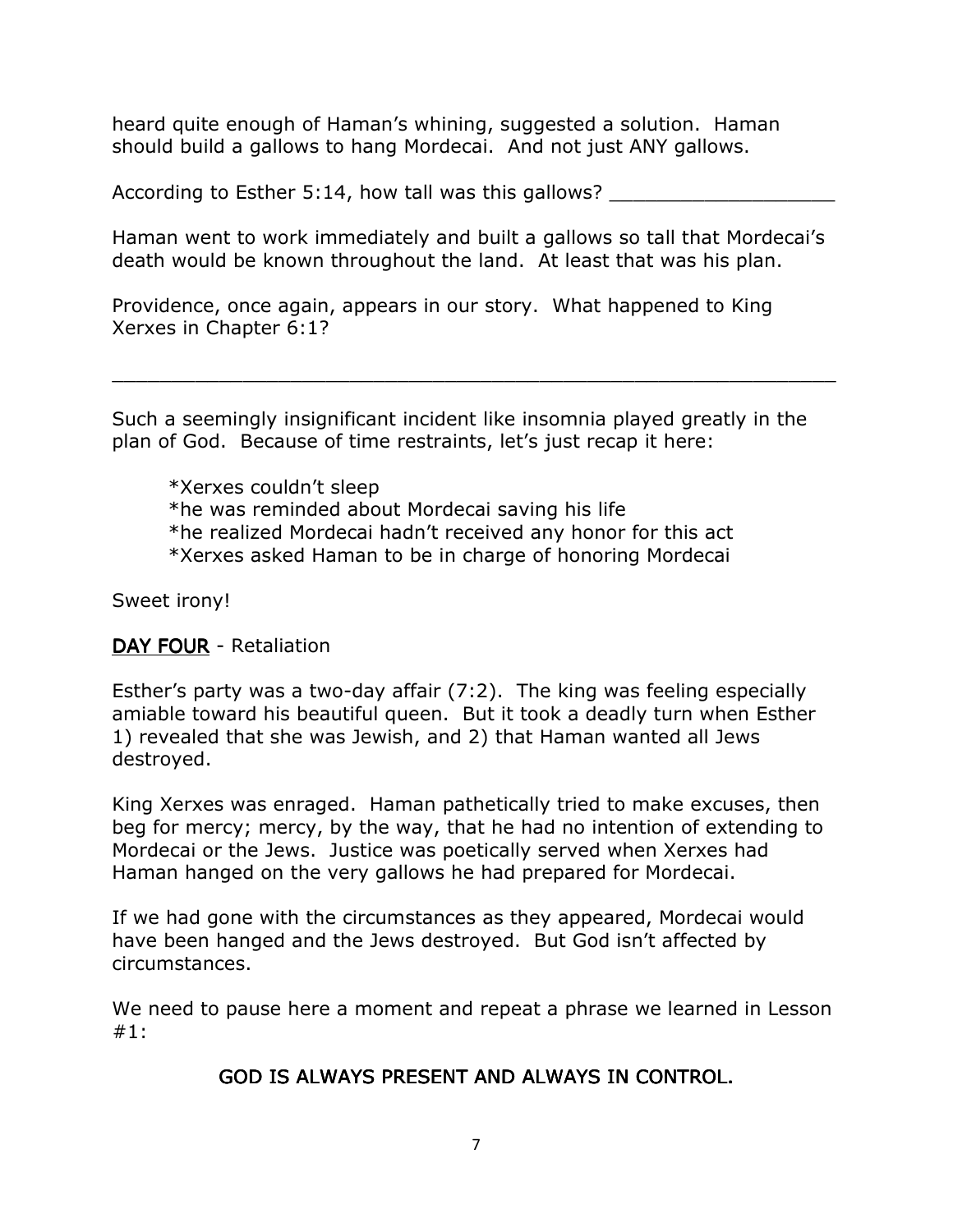Now just because Haman was dead didn't mean the issue of Jewish annihilation wasn't still looming. Remember this edict was sealed with the king's ring. This made it irreversible.

But now who had possession of the king's powerful ring? (8:2)

So, they called back the royal secretaries to compose a NEW order. It was the same process Haman used before. But, even though they couldn't reverse Haman's death crusade, they allowed the Jews to retaliate. This was their salvation.

Turn to Habakkuk 3:17-19

Habakkuk wrote this book to encourage the people of Judah (and himself) that God is still in control of the world despite the apparent triumph of evil. Verse 17 lists some pretty severe scenarios. List them below:

| 1. | <u> Alexandria (m. 1888)</u> |  |  |
|----|------------------------------|--|--|
|    |                              |  |  |
|    |                              |  |  |
|    | 4. $\overline{\phantom{a}}$  |  |  |
|    |                              |  |  |
|    |                              |  |  |

I'm sure after you read these verses, and then listed them, you are saying "I'm not a farmer and I don't have any livestock. So, these disasters mean nothing to me." Remember the time and people Habakkuk was addressing. This basically says "Even if there is no food and no money, I will still trust You."

This thought is recapped in Job 13:15. Write it below:

\_\_\_\_\_\_\_\_\_\_\_\_\_\_\_\_\_\_\_\_\_\_\_\_\_\_\_\_\_\_\_\_\_\_\_\_\_\_\_\_\_\_\_\_\_\_\_\_\_\_\_\_\_\_\_\_\_\_\_\_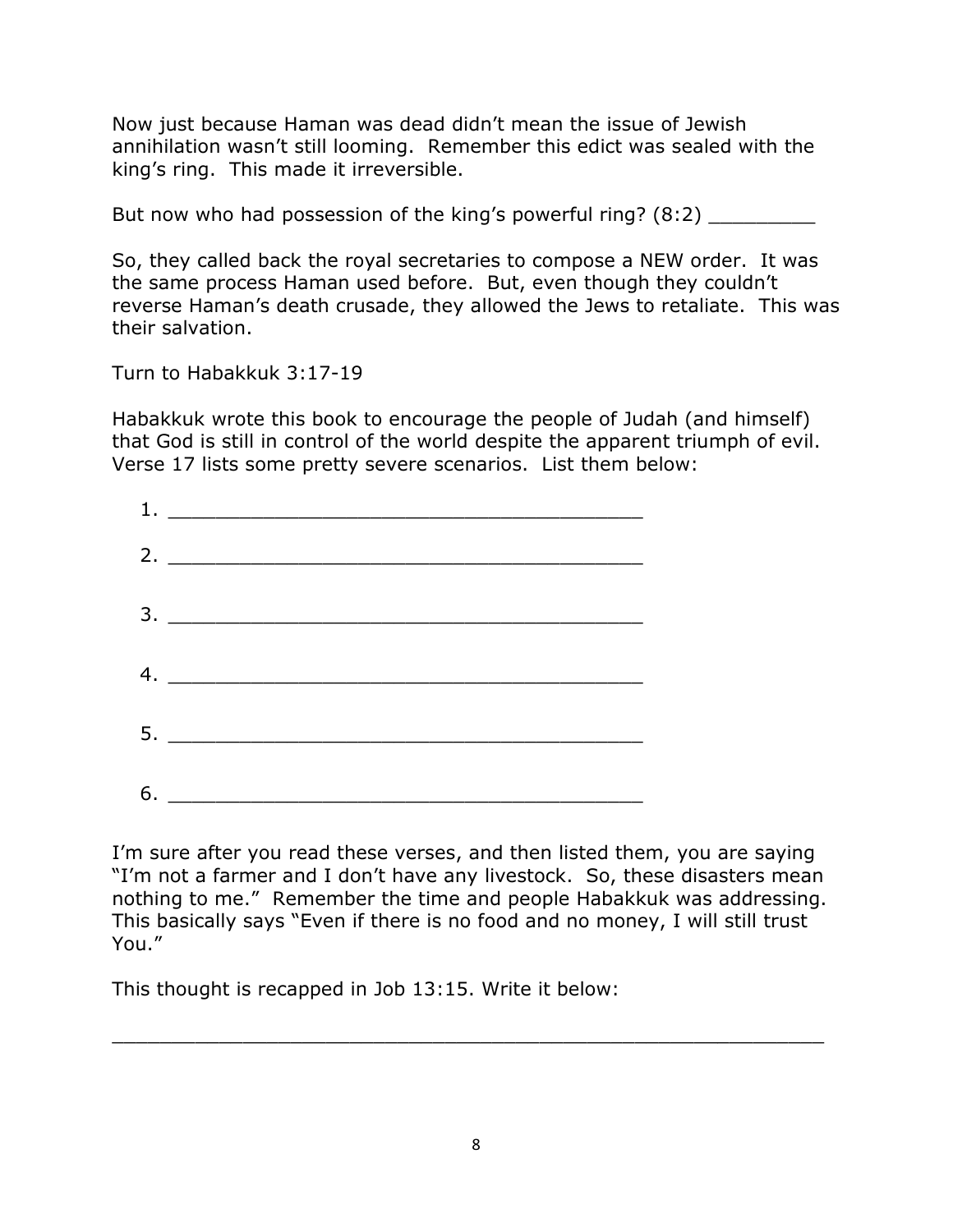With the new edict the Jews were given the right to assemble and protect themselves (8:11). Just when they thought that there was no way out, that their fate was sealed by a murderous Haman, and that they were sitting ducks, a courier arrived with a new edict.

We can compare this with our sinful lives. The bible tells us we were "dead in our sins" (Romans 6:11a) but because of Jesus Christ we are "alive to God" (Romans 6:11b) Just when there seemed to be no hope for mankind, Jesus arrived on earth with a new edict – salvation through His blood! Praise God!

As we finish up Day Four, here are a couple of thoughts to remember:

\*Although God is just, He is just in HIS timing. \*Just because God is silent, doesn't mean He's not present. \*When all seems lost, it's not.

DAY FIVE – Finish the job, then celebrate

The fateful day arrived – the thirteenth day of the twelfth month, the month of Adar. The raiding parties were assembled, ready to kill and plunder the Jews. But the Jews were ready also. They had royal permission to not only fight back, but to plunder those who tried to harm them.

But an interesting development occurred.

Read 9:10b and 9:16b. What do both of these two verses say?

After months of worrying and being fearful, one might be inclined to take liberties with they newfound royal backing. They had permission to not only kill, but plunder. The Jews showed amazing self-control. They only protected themselves. They did not retaliate.

\_\_\_\_\_\_\_\_\_\_\_\_\_\_\_\_\_\_\_\_\_\_\_\_\_\_\_\_\_\_\_\_\_\_\_\_\_\_\_\_\_\_\_\_\_\_\_\_\_\_\_\_\_\_\_\_\_\_\_\_\_

Self-control is a trait sorely lacking in society today. It is listed as one of the Fruits of the Spirit in Galatians 5:22-23. Yet this fruit is scarce.

Chuck Swindoll describes self-control as:

"Those who have mastery over their inner desires, whether those desires are sensual or emotional. Self-control is the key that unlocks the leg irons of slavery – slavery to those drives and desires that initially seem to be so freeing and fulfilling. Self-control is to a person what brakes are to a car. Without it, a crash in inevitable."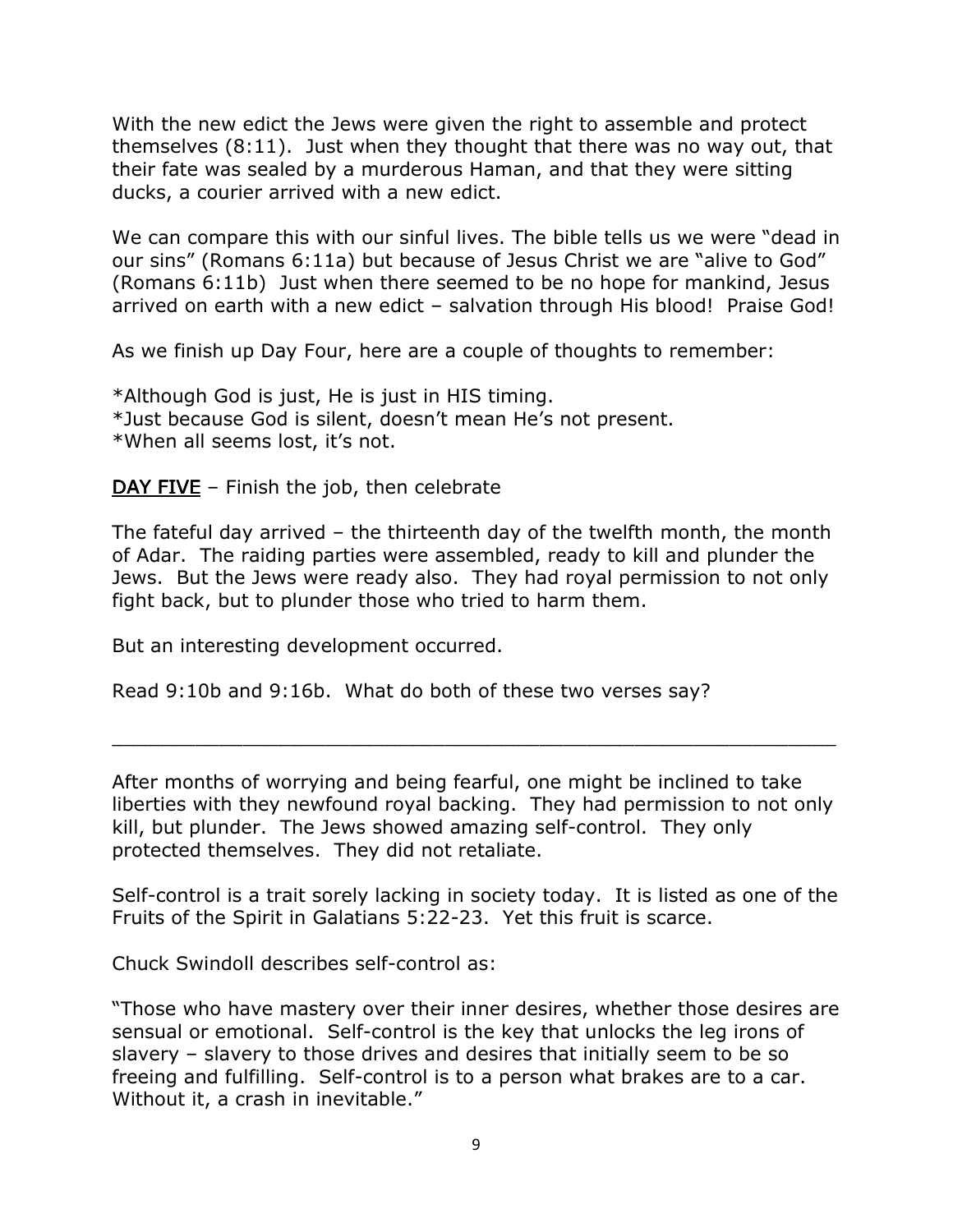Have you ever felt justified in verbally "punching" someone who has hurt you? Or have you smiled (wickedly) when someone you felt was bad or undeserving got what (you felt) was coming to them? These feelings, although natural, are a result of our sin nature. And it's not pleasing to God.

Joseph was a good example of restraint instead of retaliation in Genesis 42- 45. Those brothers of his deserved whatever retaliation they received from Joseph. And Joseph was in a good position to dish it out to them. But instead he wept loudly because he was so glad to see them.

Jesus is the best example of restraint. He was loving, yet was treated hatefully. He was giving, yet He received nothing in return. He was perfect, yet He bore our sins to give us eternal life. Jesus could have destroyed the earth and would have been justified. But, praise God, He chose self-control over the justice of retaliation.

The temporary pleasure of retaliation is just that – temporary. As a believer we are called to be different. We are called to self-control, restraint, and forgiveness. We are called to be like Christ.

The first 16 verses of chapter 9 described the two-day battle and who was killed. That list did NOT include any Jews. Then an interesting footnote comes in verse 17. Write it here:

When they finished the job, they rested and feasted. They celebrated! They even gave each other presents. After a hard trial, we sometimes forget to relax and celebrate when it's finally over.

\_\_\_\_\_\_\_\_\_\_\_\_\_\_\_\_\_\_\_\_\_\_\_\_\_\_\_\_\_\_\_\_\_\_\_\_\_\_\_\_\_\_\_\_\_\_\_\_\_\_\_\_\_\_\_\_\_\_\_\_\_

 $\_$  , and the set of the set of the set of the set of the set of the set of the set of the set of the set of the set of the set of the set of the set of the set of the set of the set of the set of the set of the set of th

At the time of the writing, I read that earth had lost a dear sister that gained heavenly status – Luci Swindoll. She just had a way, with her twinkling eyes and infectious laugh, to create a party wherever she went. She celebrated life all the time. In one of her books Luci wrote:

"The highest and most desirable state of the soul is to praise God in celebration for being alive…..Our poor, splendid souls! How they fight for food! They have forgotten how to celebrate. They have forgotten how to request little perks. Our hurried, stressful, busy lives are unquestionably the most dangerous enemy of celebrating life itself….life is a happy thing, a festival to be enjoyed rather than a drudgery to be endured. Life is full of